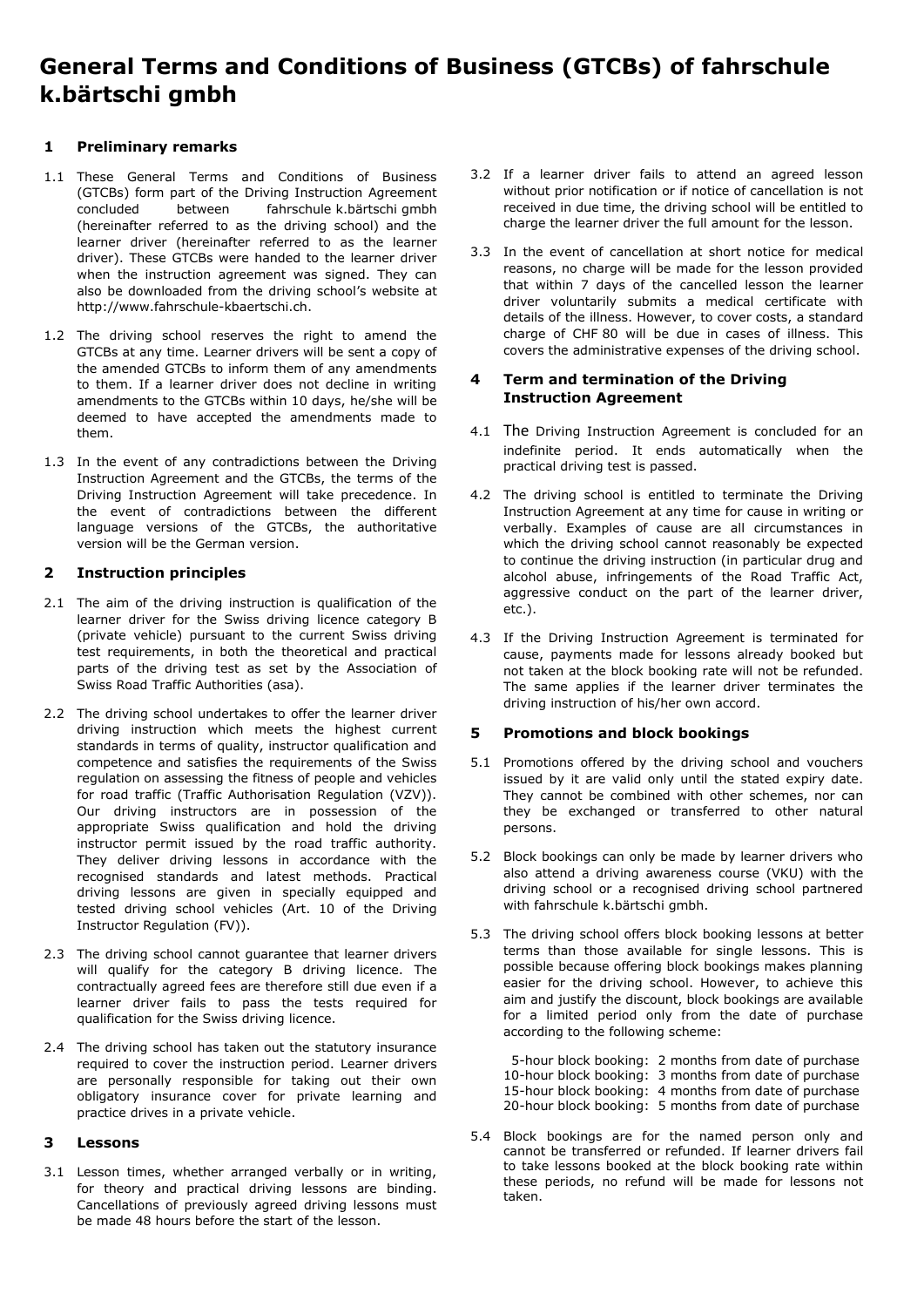- 5.5 If a learner driver passes the driving test before taking all the block booking lessons already paid for, no refund will be made. Such lessons cannot be transferred to third parties.
- 5.6 At the discretion of the driving school, it may by way of exception allow a refund or transfer of block booking lessons already paid for if the learner driver can no longer satisfy the conditions required for qualifying for the Swiss driving licence for reasons for which he/she is not accountable or if the driving school agrees to a transfer/refund for other reasons. However, this is not a right that learner drivers can claim.

#### **6 Ways to pay**

- 6.1 Payment for single theory and practical lessons, practical mock driving tests, block booking and administration charges must be made by bank transfer to the driving school's bank account. The school's account details can be found on the payment slip given to learner drivers or can be obtained on request from the driving school.
- 6.2 The driving school's invoices are payable in full within 10 days of receipt. Part payments are not accepted. Lessons will be suspended if payment is not received by the due date. If a payment reminder needs to be sent, this will attract an administration charge of CHF 20 plus interest in arrears at the statutory rate of 5%.
- 6.3 If the amount owed is not settled within 14 days of the post mark after receipt of the first payment reminder, debt collection proceedings will be started. In addition to the above, the learner driver will be liable to pay compensation for the cost of debt collection and issuing payment reminders. The Driving Instruction Agreement will be terminated with immediate effect.
- 6.4 All payments still due must be credited to the driving school's account no later than the date of the practical driving test. Otherwise, the test cannot be taken. If the practical driving test has to be cancelled on the day of the test because of the learner driver's payment arrears, the test fees of the administrative body and the cost of the driving lesson and provision of the driving school's vehicle will be charged in full to the learner driver.

#### **7 Driving instruction – procedure and preconditions**

- 7.1 When driving instruction begins, the driving school will brief new learner drivers on the driving course content, the legal requirements and administrative matters. No charge is made for this briefing session. However, it is mandatory that all learner drivers attend this session before taking their first single lesson.
- 7.2 Learner drivers are required to submit a valid Swiss learner driving licence no later than the first practical driving lesson. Holders of a valid foreign driving licence must submit this plus their foreign national identity card.
- 7.3 If these documents are not submitted to the driving instructor, the practical driving instruction cannot be given. In such a case, the cost of the cancelled driving lesson will be charged in full to the learner driver.
- 7.4 A practical driving lesson lasts 50 minutes; a double lesson lasts 100 minutes. Lessons include greeting, arranging dates, correct positioning of seats and mirrors, briefing the learner driver on the main and subsidiary topics of the lesson, aim definition, checking and reviewing knowledge, practical driving, review of the defined aim and a brief final discussion.
- 7.5 After each lesson, an entry will be recorded in the learner driver's personal instruction record card and the learner driver should confirm receipt of the lesson with his/her signature.
- 7.6 Learner drivers have no claim to compensation whatsoever if lessons are cancelled by the driving school because the driving instructor is ill, because the driving school's vehicle develops a technical fault at short notice or because of an accident occurring shortly before the lesson. However, the driving school will do its utmost to repeat lessons already booked as quickly as possible.
- 7.7 If there are obvious justified doubts as to the fitness of the learner driver to drive because of fatigue, poor concentration, illness, inadequate mental disposition or wilfully inappropriate handling of the driving school's vehicle, the driving instructor will suspended the lesson immediately. Driving instruction will be continued once the learner driver has regained his/her fitness to drive. The learner driver will have no claim to a refund for the suspended lesson.
- 7.8 In the event of a breach of the provisions of the Road Traffic Act (SVG), particularly Art. 16, Art. 16a, Art. 16b, Art. 16c, Art. 16cbis and Art. 16d SVG, the driving school explicitly reserves the right to terminate the Driving Instruction Agreement without notice and to charge all costs arising to the learner driver. The learner driver will have no claim to a refund.

#### **8 Traffic awareness course (VKU)**

- 8.1 Registrations for a traffic awareness course (VKU) must be in writing (text, sms, e-mail, website, messenger or via social networks). Registrations are binding and will be processed in order of date of receipt. The maximum number of attendees is 12. Course attendees must be in possession of a valid Swiss learner driving licence (Art. 18(2) VZV) on the first day of the course. Learner drivers are themselves responsible for obtaining their permits.
- 8.2 Course fees must be settled in cash at the course location on the first day of the course. Otherwise, attendance on the course may be refused. No refund of the course fees can be made.
- 8.3 For organisational reasons, the driving school works together with other partners. The driving school and its partners reserve the right to postpone course offers, to change course locations or to cancel courses if there are insufficient registrations. If an instructor is unable to be present, the school's management can supply a replacement instructor. If there are insufficient attendee numbers, the course will not take place and course fees will not be charged.